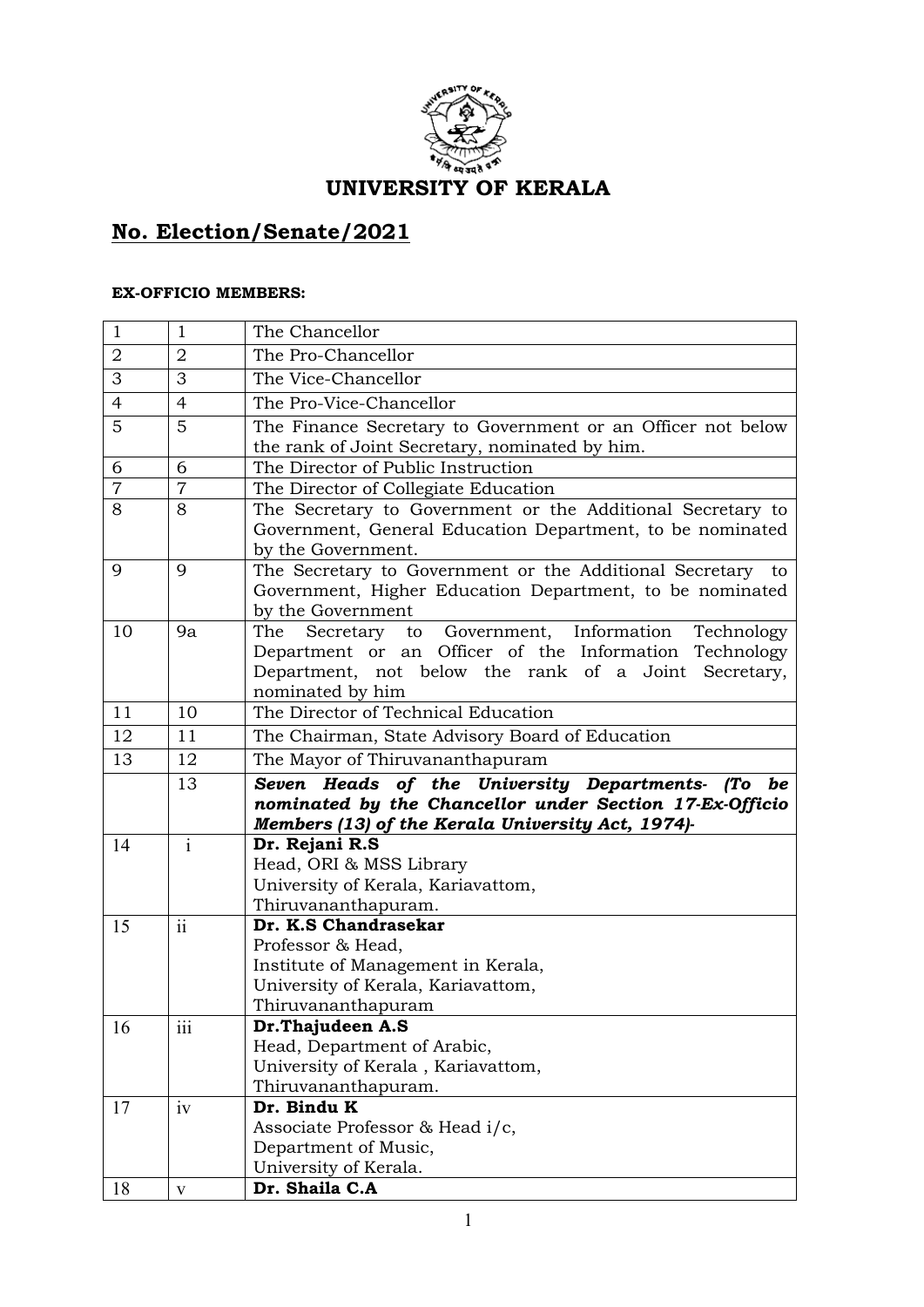|    |                 | Head, Department of Sanskrit,                            |
|----|-----------------|----------------------------------------------------------|
|    |                 | University of Kerala, Kariavattom,                       |
|    |                 | Thiruvananthapuram                                       |
| 19 | V1              | Dr. Binu G Bheemnath                                     |
|    |                 | Assistant Professor & Head,                              |
|    |                 | Department of Philosophy,                                |
|    |                 | University of Kerala, Kariavattom,                       |
|    |                 | Thiruvananthapuram                                       |
| 20 | V11             | Dr.R Vasanthagopal                                       |
|    |                 | Professor & Director,                                    |
|    |                 | School of Distance Education,                            |
|    |                 | University of Kerala, Kariavattom,                       |
|    |                 | Thiruvananthapuram,                                      |
|    | 14              | Four Deans of Faculties of the University $-$ (To<br>be  |
|    |                 | nominated by the Chancellor under Section 17- Ex-Officio |
|    |                 | Members (14) of the Kerala University Act, 1974) -       |
| 21 | 1               | Vacant                                                   |
| 22 | ii              | <b>Vacant</b>                                            |
| 23 | $\cdots$<br>111 | <b>Vacant</b>                                            |
| 24 | 1V              | <b>Vacant</b>                                            |
| 25 | 15              | The Chairperson, Kerala University Union                 |
|    |                 | <b>VACANT</b> .                                          |

## **ELECTED MEMBERS:**

|    | $\mathbf{1}$            | Principals of Colleges (under Section 17- Elected<br>Members (1) of the Kerala University Act, 1974) |
|----|-------------------------|------------------------------------------------------------------------------------------------------|
| 26 | $\overline{\mathbf{i}}$ | Dr. B. Unnikrishnan Nair                                                                             |
|    |                         | Principal, Govt. College, Kariavattom,                                                               |
|    |                         | Thiruvananthapuram -695 581                                                                          |
| 27 | $\mathbf{ii}$           | Dr.Sobha K.D                                                                                         |
|    |                         | Principal,                                                                                           |
|    |                         | Government Sanskrit College,                                                                         |
|    |                         | Thiruvananthapuram – 695 034                                                                         |
| 28 | $\overline{iii}$        | Dr.V.S Joy                                                                                           |
|    |                         | Principal,                                                                                           |
|    |                         | Government College,                                                                                  |
|    |                         | Nedumangad,                                                                                          |
|    |                         | Thiruvananthapuram- 695 541                                                                          |
| 29 | iv                      | Dr.Latha M S                                                                                         |
|    |                         | Principal,                                                                                           |
|    |                         | SN College Chathannur                                                                                |
| 30 | $\overline{\mathbf{V}}$ | Maj(Dr).U.Abdul Khalam                                                                               |
|    |                         | Principal,                                                                                           |
|    |                         | Iqbal College Peringammala                                                                           |
| 31 | vi                      | Dr. Mathew V                                                                                         |
|    |                         | Principal, St.Michael's College, Cherthala,                                                          |
|    |                         | Alappuzha-688539.                                                                                    |
|    |                         |                                                                                                      |
| 32 | vii                     | Dr. B.Rajendran                                                                                      |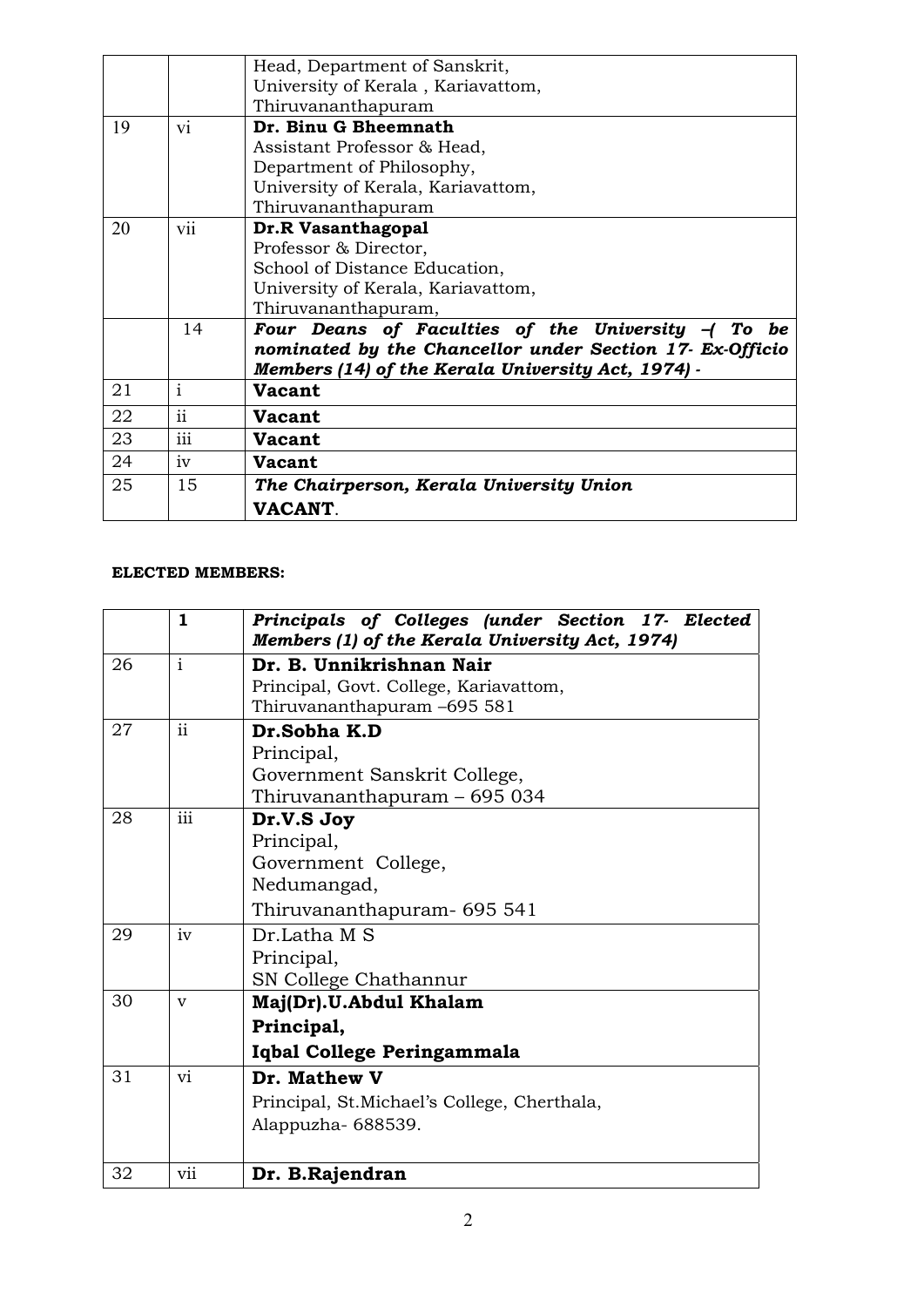|    |               | Principal,                                                                                                           |
|----|---------------|----------------------------------------------------------------------------------------------------------------------|
|    |               | Kerala Institute of Tourism and Travel Studies,                                                                      |
|    |               | Thycadu, Thiruvananthapuram 695014                                                                                   |
|    |               |                                                                                                                      |
|    | 3             | <b>Members of Legislative Assembly (under Section 17-</b><br>Elected Members (3) of the Kerala University Act, 1974) |
| 33 | $\mathbf{i}$  | <b>M.S</b> Arun Kumar                                                                                                |
|    |               | Member, Legislative Assembly,<br>(Mavelikkara (SC))                                                                  |
|    |               | Mannathumpattu House,                                                                                                |
|    |               | Kallimel P.O., Mavelikkara - 690 509.                                                                                |
| 34 | $\mathbf{ii}$ | <b>V.K Prasanth</b>                                                                                                  |
|    |               | Member, Legislative Assembly,<br>(Vattiyoorkavu)                                                                     |
|    |               | T.C 1/498 (Old T.C 1/485)                                                                                            |
|    |               | Lakshmi Nivas, Kariyil,                                                                                              |
| 35 | iii           | Kazhakkoottam P.O., PIN - 695 582.                                                                                   |
|    |               | V.Joy                                                                                                                |
|    |               | Member, Legislative Assembly,                                                                                        |
|    |               | "Sadhavanam", Near SN Mission Hospital,                                                                              |
|    |               | Puthanchanda, Varkala P.O.                                                                                           |
| 36 | iv            | Thiruvananthapuarm-695 141.                                                                                          |
|    |               | V.Sasi                                                                                                               |
|    |               | Member, Legislative Assembly, (Chirayinkeezhu (SC))<br>"Poika", T.C 13/2448,                                         |
|    |               | Palloor Lane, Medical College P.O.,                                                                                  |
|    |               | Thiruvananthapuram.                                                                                                  |
| 37 | v             | <b>C</b> R Mahesh                                                                                                    |
|    |               | Member, Legislative Assembly,<br>(Karunagappally)                                                                    |
|    |               | Chempakasseril, Thekkumurimekku,                                                                                     |
|    |               | Thazhava P.O., Kollam – 690 523.                                                                                     |
| 38 | vi            | <b>M.Vincent</b>                                                                                                     |
|    |               | Member, Legislative Assembly,                                                                                        |
|    |               | Vattavilakom, R.C. Street,                                                                                           |
|    |               | Balaramapuram,                                                                                                       |
|    |               | Thiruvananthapuram-695 501.                                                                                          |
|    | 4             | Teachers of the University (under Section 17- Elected<br>Members (4) of the Kerala University Act, 1974)             |
| 39 | $\mathbf{i}$  | Dr. Pramod Kiran R.B.                                                                                                |
|    |               | Assistant Professor, Dept. of Aquatic Biology and Fisheries,                                                         |
|    |               | Kariavattom.                                                                                                         |
| 40 | $\mathbf{ii}$ | Dr. Helen A.                                                                                                         |
|    |               | Associate Professor, Dept. of Bio-Chemistry,                                                                         |
|    |               | Kariavattom                                                                                                          |
| 41 | iii           | Dr. Nazeeb S                                                                                                         |
|    |               | Assistant Professor, School of Distance Education,                                                                   |
|    |               | Palayam.                                                                                                             |
|    |               |                                                                                                                      |
|    | (5)           | Teachers of Government Colleges (under Section 17-<br>Elected Members (5) of the Kerala University Act, 1974)        |
| 42 | $\mathbf{i}$  | Ajith Kumar.J.N                                                                                                      |
|    |               | Assistant Professor, English, Govt. College for Women,                                                               |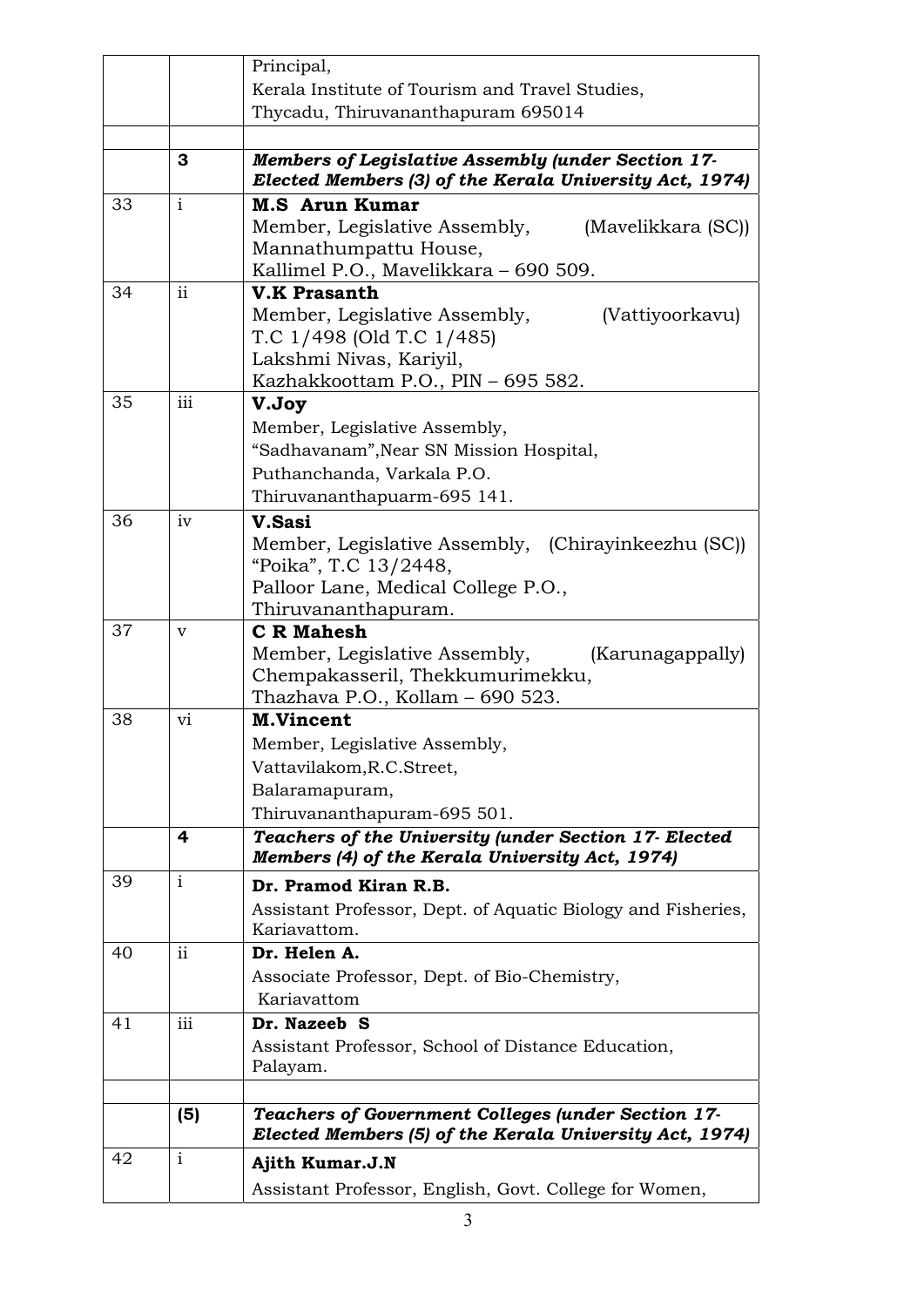|    |               | Vazhuthacaud, Thiruvananthapuram.                                                                          |
|----|---------------|------------------------------------------------------------------------------------------------------------|
| 43 | $\mathbf{ii}$ | Dr. Vishnu V S                                                                                             |
|    |               | Assistant Professor, Chemistry,                                                                            |
|    |               | Govt. Arts College, Thycaud, Thiruvananthapuram                                                            |
| 44 | iii           | Dr. A. Balakrishnan                                                                                        |
|    |               | Assistant Professor, History,                                                                              |
|    |               | University College, Thiruvananthapuram                                                                     |
| 45 | iv            | Dr. Sabeen.H.M                                                                                             |
|    |               | Assistant Professor, Geology,                                                                              |
|    |               | Govt. College, Kariavatttom, Thiruvananthapuram.                                                           |
| 46 |               | Jairaj J                                                                                                   |
|    | v             |                                                                                                            |
|    |               | Assistant Professor, Physical Education                                                                    |
|    |               | Govt. College, Attingal, Thiruvananthapuram                                                                |
|    |               |                                                                                                            |
|    | (6)           | Teachers of Private Colleges (under Section 17- Elected<br>Members (6) of the Kerala University Act, 1974) |
|    |               |                                                                                                            |
| 47 | $\mathbf{i}$  | Dr.Pramod N                                                                                                |
|    |               | Assistant Professor, Dept. of History                                                                      |
|    |               | NSS College, Nilamel                                                                                       |
| 48 | $\mathbf{ii}$ | Dr. Dileep A.S                                                                                             |
|    |               | Assistant Professor, Commerce                                                                              |
|    |               | Mahatma Gandhi College, Thiruvananthapuram.                                                                |
| 49 | iii           | Dr.Soju S                                                                                                  |
|    |               | Assistant Professor, Dept. of Commerce                                                                     |
|    |               | Sree Narayana College, Sivagiri, Varkala.                                                                  |
| 50 | iv            | Dr. Babitha G S                                                                                            |
|    |               | Assistant Professor, Zoology,                                                                              |
| 51 |               | S.N. College, Sivagiri, Varkala.<br>Dr. Kavitha. K.R                                                       |
|    | v             |                                                                                                            |
|    |               | Assistant professor, Botany,<br>S.N. College, Chempazhanthi.                                               |
| 52 | vi            | R Arunkumar                                                                                                |
|    |               | Associate Professor, Physical Education                                                                    |
|    |               | K.S.M.D.B College, Sasthamcottah.                                                                          |
| 53 | vii           | Dr. Sumi Alex                                                                                              |
|    |               | Assistant Professor, Commerce, St. Gregorios College,                                                      |
|    |               | Kottarakara.                                                                                               |
| 54 | viii          | Dr. M.Vijayan Pillai                                                                                       |
|    |               | Associate Professor, Malayalam, NSS College, Nilamel.                                                      |
| 55 | ix            | Dr. Sekaran S                                                                                              |
|    |               | Assistant Professor, SN College for Women, Kollam.                                                         |
| 56 | x             | Sibi C Babu                                                                                                |
|    |               | Assistant Professor, St. John's College, Anchal.                                                           |
| 57 | xi            | Dr. Abraham A                                                                                              |
|    |               | Assistant Professor, Physics, Christian College,                                                           |
|    |               | Chengannur.                                                                                                |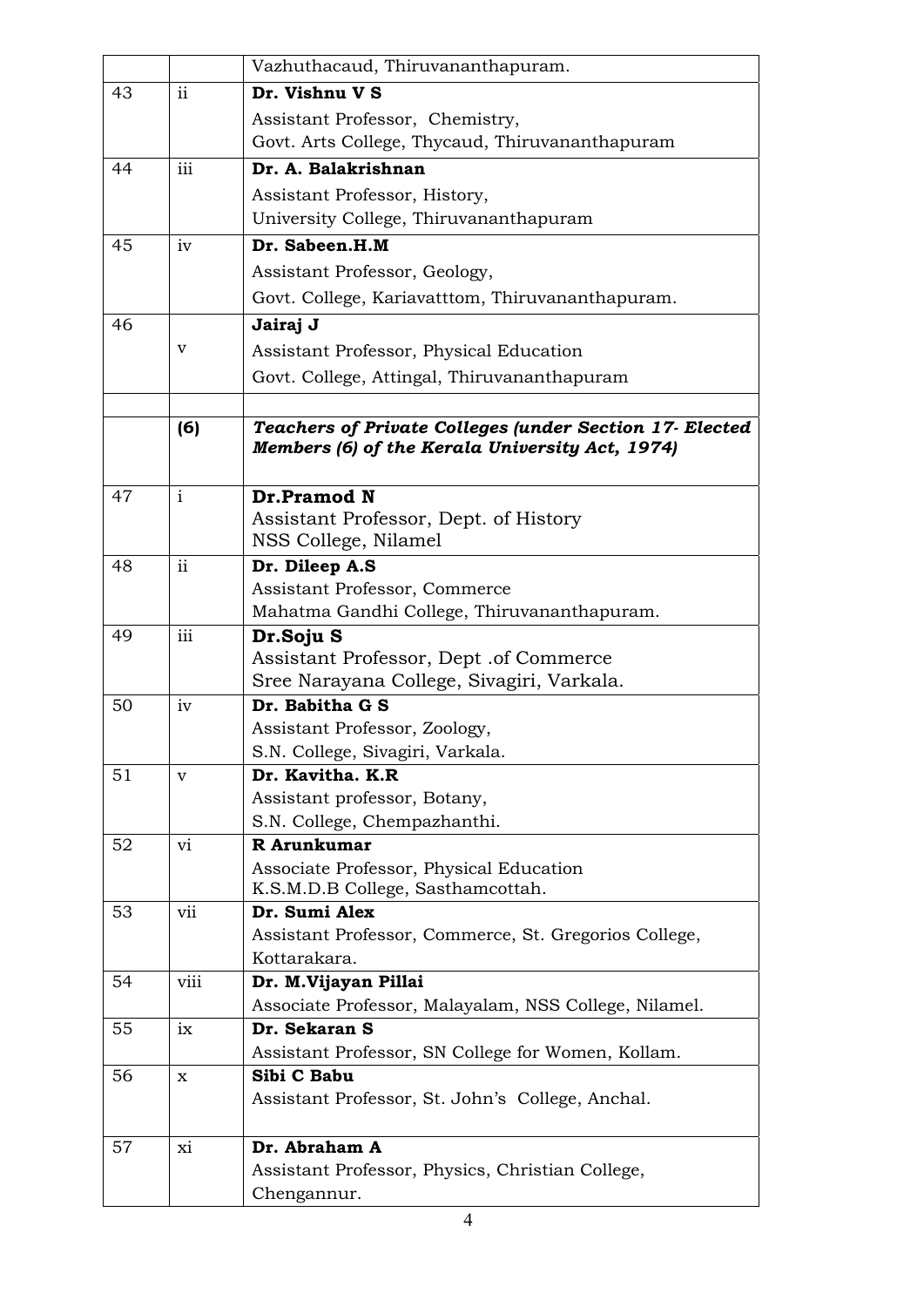| 58 | xii                     | Dr. Rani Abhraham                                        |
|----|-------------------------|----------------------------------------------------------|
|    |                         | Assistant Professor, Chemistry, Christian College,       |
|    |                         | Chengannur.                                              |
| 59 | xiii                    | S. Ajayakumar                                            |
|    |                         | Assistant Professor, Malayalam, S.D. College, Alappuzha. |
| 60 | xiv                     | Dr. K. Jayakumar                                         |
|    |                         | Associate Professor, Physical Education, NSS College,    |
|    |                         | Pandalam.                                                |
| 61 | XV                      | Shajitha S                                               |
|    |                         | Assistant Professor, Islamic History                     |
|    |                         | T.K.M College of Arts & Science, Kollam.                 |
| 62 | xvi                     | Sony.P.John                                              |
|    |                         | Assistant Professor, Commerce                            |
|    |                         | Milad-E- Sherief Memorial College, Kayamkulam.           |
|    |                         |                                                          |
|    | (7)                     | Members of the Local Authorities (under Section 17-      |
|    |                         | Elected Members (7) of the Kerala University Act, 1974)  |
| 63 | $\mathbf{i}$            | <b>B P Murali</b>                                        |
|    |                         | Member, District Panchayath, Thiruvananthapuram,         |
|    |                         | Mampazhikathu Veedu, Pullayil PO, Kilimannoor,           |
|    |                         | Thiruvananthapuram District.                             |
| 64 | $\ddot{\rm ii}$         | Liju P.R                                                 |
|    |                         | Member, Nedumpana Grama Panchayath                       |
|    |                         | Ramsaras, Meeyannoor,                                    |
|    |                         | Meeyannoor-691 537                                       |
| 65 | $\overline{\text{iii}}$ | <b>Praveen G Panicker</b>                                |
|    |                         | Member, Thanneermukkam Grama Panchayath                  |
|    |                         | Preethabhavan, Varanad P,O,                              |
|    |                         | Cherthala , Pin - 688 539.                               |
| 66 |                         | Priyanka Prathap                                         |
|    | 1V                      | Member, Kadampanadu Grama Panchayath                     |
|    |                         | Mullasseril House, Thuvayoor South                       |
|    |                         |                                                          |
|    | (8)                     | Presidents of Registered Trade Unions (under Section     |
|    |                         | 17- Elected Members (8) of the Kerala University Act,    |
|    |                         | 1974)                                                    |
| 67 | $\mathbf{i}$            | Adv. Gopu Krishnan. C.G                                  |
|    |                         | President, Kallada Mandalam Kasuvandi Thozhilali Council |
|    |                         | A.I.T.U.C Office, Chittumala, East Kallada P.O           |
| 68 | $\mathbf{ii}$           | P.Rajendrakumar                                          |
|    |                         | President,                                               |
|    |                         | Thiruvananthapuram District Motor Transport Workers      |
|    |                         | Union,<br>Motor Bhavan, T.C.28/2763,                     |
|    |                         | Kuthiravattom Line, Kunnupura,                           |
|    |                         | Thiruvananthapuram.                                      |
|    |                         |                                                          |
|    |                         |                                                          |
|    |                         |                                                          |
|    | (9)                     | Non-Teaching Staff of the University (under Section      |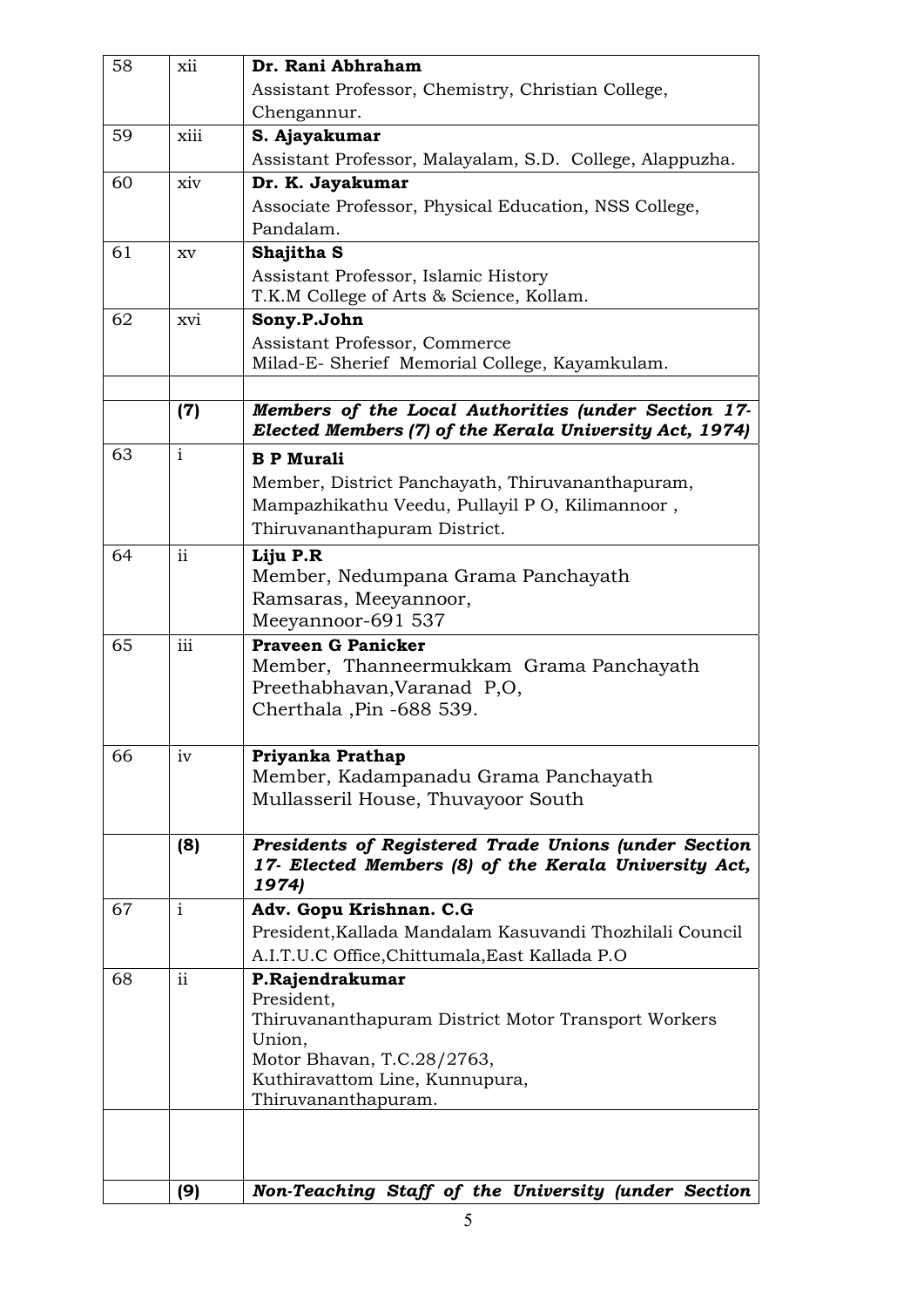|    |                         | 17- Elected Members (9) of the Kerala University Act,<br>1974)                                                                                                                                       |
|----|-------------------------|------------------------------------------------------------------------------------------------------------------------------------------------------------------------------------------------------|
| 69 |                         | Bijukumar G,                                                                                                                                                                                         |
|    |                         | Section Officer (Hr.Gr),                                                                                                                                                                             |
|    |                         | University Office, Thiruvananthapuram                                                                                                                                                                |
|    |                         |                                                                                                                                                                                                      |
|    | (10)                    | Non-Teaching Staff of the Affiliated Colleges (under<br>Section 17- Elected Members (10) of the Kerala<br>University Act, 1974)                                                                      |
| 70 | $\mathbf{i}$            | Anilkumar R.                                                                                                                                                                                         |
|    |                         | Attender, Govt. Sanskrit College, Thiruvananthapuram                                                                                                                                                 |
| 71 | ii                      | Osbon.Y                                                                                                                                                                                              |
|    |                         | Lab Assistant, FMN College, Kollam                                                                                                                                                                   |
| 72 | iii                     | S.Jayaram                                                                                                                                                                                            |
|    |                         | Lab Assistant, TKMM College, Nangiarkulangara                                                                                                                                                        |
|    |                         |                                                                                                                                                                                                      |
|    | (11)                    | Managers of Private Colleges (under Section 17-<br>Elected Members (11) of the Kerala University Act,<br>1974)                                                                                       |
| 73 |                         | <b>Vacant</b>                                                                                                                                                                                        |
|    | (12)                    | Ten Members elected by the members of the General<br>Council of the University Union from among Full-time<br>Students (under Section 17- Elected Members (12) of<br>the Kerala University Act, 1974) |
| 74 | $\overline{\mathbf{i}}$ | <b>Vacant</b>                                                                                                                                                                                        |
| 75 | $\mathbf{ii}$           | Vacant.                                                                                                                                                                                              |
| 76 | iii                     | <b>Vacant</b>                                                                                                                                                                                        |
| 77 | iv                      | <b>Vacant</b>                                                                                                                                                                                        |
| 78 | $\mathbf v$             | <b>Vacant</b>                                                                                                                                                                                        |
| 79 | vi                      | Vacant                                                                                                                                                                                               |
| 80 | vii                     | <b>Vacant</b>                                                                                                                                                                                        |
| 81 | viii                    | <b>Vacant</b>                                                                                                                                                                                        |
| 82 | ix                      | <b>Vacant</b>                                                                                                                                                                                        |
| 83 | x                       | <b>Vacant</b>                                                                                                                                                                                        |

## **OTHER MEMBERS:**

|    | (1)                      | Two Headmasters of High Schools and Two Teachers<br>of Schools within the University area (To be<br>nominated by the Chancellor under Section 17- other<br>Members (1) of the Kerala University Act, 1974) |
|----|--------------------------|------------------------------------------------------------------------------------------------------------------------------------------------------------------------------------------------------------|
| 84 |                          | Sri.Suresh Babu R.S                                                                                                                                                                                        |
|    |                          | Headmaster, Govt. Model Boys HSS, Thycaud P.O.,                                                                                                                                                            |
|    |                          | Thiruvananthapuram – 14                                                                                                                                                                                    |
| 85 | $\overline{\mathbf{ii}}$ | Smt.Yamuna Devi T.S,                                                                                                                                                                                       |
|    |                          | Principal, Govt.PPTTI Cotton Hill,                                                                                                                                                                         |
|    |                          | Thiruvananthapuram $-10$ .                                                                                                                                                                                 |
| 86 | $\cdots$<br>111          | Sri.Harikumar G.K,                                                                                                                                                                                         |
|    |                          | HSST Junior Physics CPHSS Kuttikkadu, Kadakkal,                                                                                                                                                            |
|    |                          | (Radha Madavam, Ummannoor P.O, Kottarakkara,                                                                                                                                                               |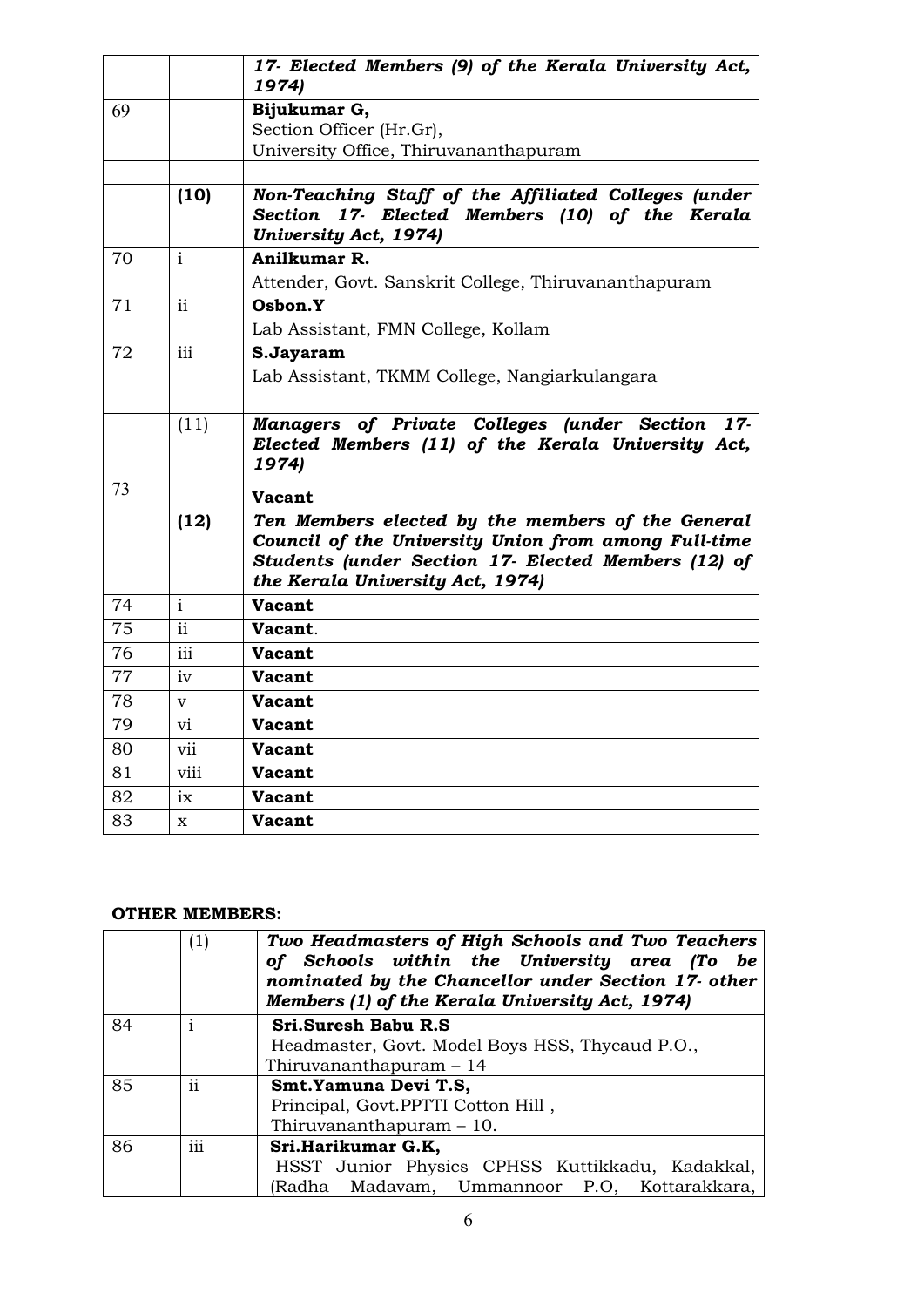|     |                     | Kollam - 691 520).                                                                                                                                                                                                                                        |
|-----|---------------------|-----------------------------------------------------------------------------------------------------------------------------------------------------------------------------------------------------------------------------------------------------------|
| 87  | 1V                  | Sri.Ajayakumar.V                                                                                                                                                                                                                                          |
|     |                     | HSA Malayalam. GHSS Palayamkunnu, Varkkala                                                                                                                                                                                                                |
|     | (2)                 | Nine Members (To be nominated by the Chancellor<br>under Section 17-other Members (2) of the Kerala<br><b>University Act, 1974)</b>                                                                                                                       |
| 88  | $\mathbf{i}$        | Dr.Vinodkumar T.G Nair                                                                                                                                                                                                                                    |
|     |                     | Senior Scientist, TBGRI, Palode.                                                                                                                                                                                                                          |
| 89  | $\mathbf{ii}$       | Sri.Shaik P Harriz,<br>Chairman, PA Hariz Foundation & Joint Secretary, MSM<br>Trust, Kayamkulam<br>(Puthenpurayil House,<br>Kayamkulam, Alappuzha).                                                                                                      |
| 90  | iii                 | Sri.Joy Sukumaran,<br>Coir Flex Export Pvt.Ltd.,<br>Joy Bhavan, Pattanakkad P.O.,<br>Cherthala,. Alappuzh                                                                                                                                                 |
| 91  | iv                  | Sri.Patmakumar G.,<br>Proprietor, Capital Color Park Digital Press,<br>Kollam & Karunagappally<br>(Harichandanam, Alumpeedika P.O,<br>Karunagappally, Kollam – 690 547).                                                                                  |
| 92  | v                   | Prof.A.M.Unnikrishnan,<br>Professor of Malayalam, University of Kerala.                                                                                                                                                                                   |
| 93  | vi                  | Dr.N.P.Chandrasekharan,<br>Director, News Malayalam Communication,<br>University P.O.<br>(Rithuharam, Kanjirampara P.O.,<br>Thiruvananthapuram).                                                                                                          |
| 94  | vii                 | Adv.Muralidharan Pillai G.,<br>Kizhakkumbhagathu Koivila,<br>Koivila P.O., Kollam - 691 590.                                                                                                                                                              |
| 95  | viii                | Adv.B.Balachandran,<br>Parayattukonam, Pirappancode,<br>Venjaramoodu, Thiruvananthapuram.                                                                                                                                                                 |
| 96  | ix                  | Dr.P.Asokan,<br>SP Fort Hospital, Fort,<br>Thiruvananthapuram – 695 023.                                                                                                                                                                                  |
|     | (3)                 | Four Students (To be nominated by the Chancellor<br>under Section 17- other members (3) of the Kerala<br><b>University Act, 1974)</b>                                                                                                                     |
| 97  | $\mathbf{i}$        | <b>Vacant</b>                                                                                                                                                                                                                                             |
| 98  | $\ddot{\mathbf{i}}$ | <b>Vacant</b>                                                                                                                                                                                                                                             |
| 99  | iii                 | <b>Vacant</b>                                                                                                                                                                                                                                             |
| 100 | iv                  | <b>Vacant</b>                                                                                                                                                                                                                                             |
|     | (4)                 | Five members nominated from the field of Higher<br>Education (To be nominated by the Government<br>under Section 17- other Members (4) of the Kerala<br>University Act, 1974) and One member nominated by<br>the Government from the field of Information |